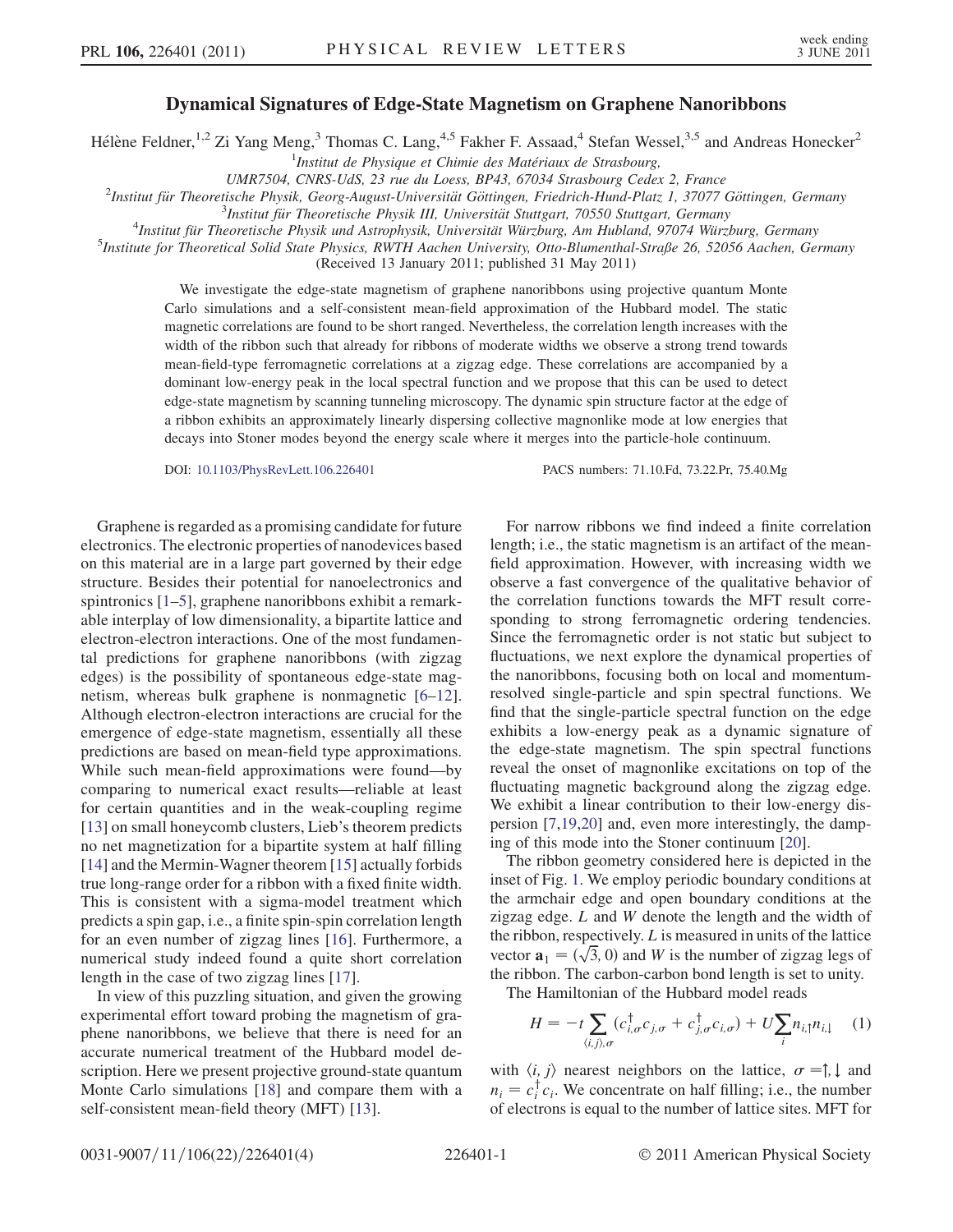<span id="page-1-0"></span>

FIG. 1 (color online). Real-space spin-spin correlation function along the zigzag edge of ribbons. Points are the QMC and MFT data and lines are the fits with Eq. ([2](#page-1-1)). Inset: Geometry of the graphene nanoribbon with zigzag edge,  $L = 6$ ,  $W = 4$ , and lattice size  $N = 2 \times L \times W = 48$ . The differently shaded circles represent the positive and negative values of the local magnetization  $\langle S_i^z \rangle = \frac{1}{2} \langle n_{i, \uparrow} - n_{i, \downarrow} \rangle$ , calculated from MFT at  $U/t = 2$ . Radii are proportional to the magnitude.

the 2D periodic honeycomb lattice yields a transition from a semimetal to an antiferromagnet at  $U_c/t = 2.23$  [\[21\]](#page-3-13) whereas quantum Monte Carlo (QMC) simulations reveal a metal-insulator transition for  $U_{c1}/t = 3.5(1)$  and a further nonmagnetic insulator-antiferromagnetic insulator for  $U_{c2}/t = 4.3(1)$  [[22](#page-3-14)]. In this work, we focus on the interaction range  $U/t \le 2$  since we are interested in the behavior of the system in the weak-coupling regime. Estimates of the local Coulomb repulsion  $U$  for graphene [[12](#page-3-3)] lie around  $U/t=1$  and thus fall indeed into this regime.

The inset of Fig. [1](#page-1-0) shows the MFT result for the local magnetization at the edge of a  $W = 4$ ,  $L = 6$  ribbon at  $U/t=2$  and illustrates the edge-state magnetism which is expected for weak Coulomb interactions  $U/t > 0$  [\[6](#page-3-2)[–12\]](#page-3-3). This is reflected by the MFT result for the spin-spin correlation function which is shown by triangles for  $W = 6$ ,  $L = 45$ , and  $U/t = 2$  in the main panel of Fig. [1](#page-1-0): the correlation function rapidly approaches a constant value as a function of distance  $x$  along the edge with very little dependence on the width W of the ribbon (not shown).

By contrast, the QMC results for the static spin-spin correlation function shown in the main panel of Fig. [1](#page-1-0) exhibit a clear decay, at least for narrow ribbons with  $W = 2$  (circles) and 4 (squares). Note that the rapid decay for  $W = 2$  is consistent with a previous density-matrix renormalization group study [\[17\]](#page-3-8). However, as the width increases, the decay becomes slower and the QMC result for  $W = 6$  in Fig. [1](#page-1-0) (diamonds) is already qualitatively similar to the MFT result.

For a more quantitative analysis we fit the QMC data for the longest available ribbons with a function combining exponential and power-law behavior

<span id="page-1-1"></span>
$$
\langle S_0 S_x \rangle = C(x^{-\eta} e^{-x/\xi} + (L|\mathbf{a}_1| - x)^{-\eta} e^{-(L|\mathbf{a}_1| - x)/\xi}). \tag{2}
$$

From a fit for  $L = 60$  at  $W = 2$  we estimate  $\xi/|\mathbf{a}_1|$  =  $4.0 \pm 1$  and  $\eta = 0.5 \pm 0.3$  and at  $W = 4$  the  $L = 54$ data yield  $\xi/|\mathbf{a}_1| = 15 \pm 4$  and  $\eta = 0.2 \pm 0.15$ . At  $W = 6$  it is no longer possible to distinguish the correlation length from infinity or the exponent  $\eta$  from zero for the largest available system size within our study  $(L = 45)$ . Indeed, the  $W = 6$  QMC data can equally well be fitted by predictions based on an infinite correlation length. We thus arrive at a picture similar to even-leg spin ladders [\[23\]](#page-3-15) or integer spin-S quantum chains [\[24\]](#page-3-16): ribbons with even W have a finite spin-spin correlation length [[16](#page-3-7)], but the correlation length rapidly grows with W such that for practical purposes it can be considered infinite for  $W \ge 6$ . In this sense edge-state magnetism is found already for ribbons of moderate widths. In order to check if MFT becomes also quantitatively accurate for wider ribbons, one would need to go beyond the system sizes which we can presently access by QMC calculations.

Since the ferromagnetic behavior at the edges remains fluctuating in a proper treatment of the Hubbard model ([1\)](#page-0-0), we now turn to the dynamic properties. In this respect, the local single-particle spectral function  $A(\omega)$  is a particularly important observable since it can be observed in scanning tunneling microscopy (STM) experiments [\[25](#page-3-17)[,26\]](#page-3-18). However, to the best of our knowledge, previous theoretical studies of the interplay of edge-state magnetism and spectral functions of graphene ribbons are restricted to density-functional approaches [\[11,](#page-3-19)[27\]](#page-3-20) with an inherent mean-field type approximation. In QMC we measure the momentum-resolved Green's function in imaginary time  $G(q, \tau)$ , and then apply a stochastic analytical continuation scheme [\[28,](#page-3-21)[29\]](#page-3-22) to rotate  $G(q, \tau)$  on the  $\tau$  axis to  $A(q, \omega)$  on the  $\omega$  axis. Finally, the local spectral function  $A(\omega)$  is obtained by integration over the momentum  $q$  along the ribbon direction.

Figure [2](#page-2-0) shows the single-particle spectral function both on the zigzag edge  $A(\omega)_{\text{edge}}$  and inside the bulk  $A(\omega)_{\text{bulk}}$  for a ribbon of width  $W = 4$  at  $U/t = 1$ . The local spectral functions in the main panel were subjected to a Lorentzian broadening of  $\Delta \omega = 0.02t$ .  $A(\omega)_{\text{edge}}$  exhibits a dominant low-energy peak at  $\omega/t \approx 0.1$  which is absent in  $A(\omega)_{\text{bulk}}$ . This peak can be traced to a flat region of a single-particle dispersion visible in  $A(q, \omega)_{\text{edge}}$  (compare the inset in Fig. [2](#page-2-0)). The agreement between MFT and QMC is excellent for this low-energy peak and the overall agreement is also good at higher energies. The three additional sharp features in the QMC result for  $A(\omega)_{\text{edge}}$  in the region  $0.2 < \omega/t < 0.6$  can be traced to a finite-size momentum discretization effect and are reproduced by MFT if the latter is also restricted to a length  $L = 30$  ribbon. We conclude that the agreement between MFT and QMC for  $A(\omega)$  is remarkable even at a quantitative level, at least for weak interactions  $U/t \le 1$ .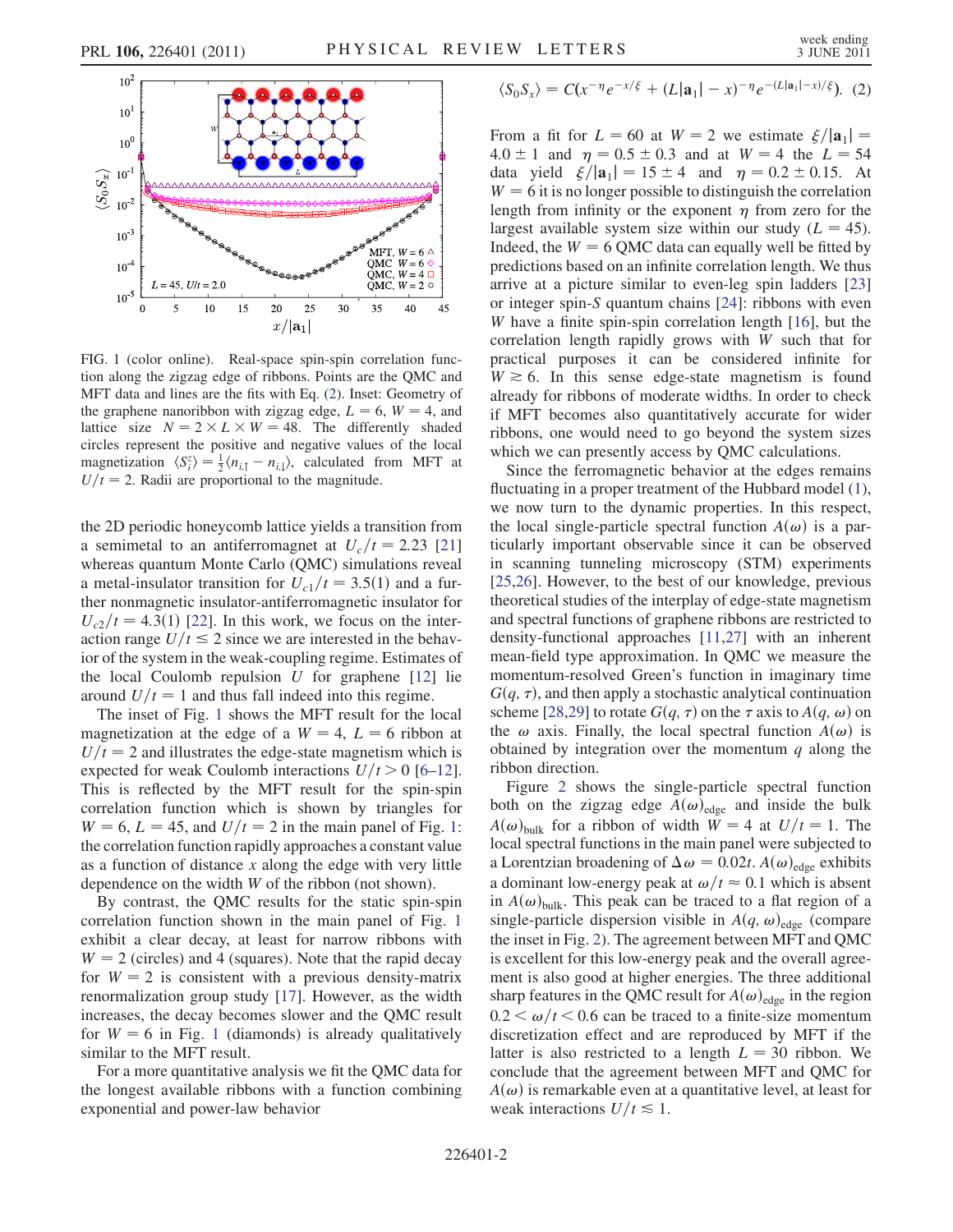<span id="page-2-0"></span>

FIG. 2 (color online). Spectral functions of a width  $W = 4$ ribbon at  $U/t = 1$ . QMC data are for a ribbon of length  $L = 30$ whereas MFT corresponds to the thermodynamic limit. The inset shows QMC results for the momentum-resolved spectral function  $A(q, \omega)$  along the zigzag edge, while the main panel shows the local spectral function  $A(\omega)$  subject to a Lorentzian broadening  $\Delta \omega = 0.02t$ . Note the prominent low-energy peak in  $A(\omega)_{\text{edge}}$  at  $\omega/t \approx 0.1$  which is absent in  $A(\omega)_{\text{bulk}}$ .

Having gained confidence in the accuracy of the MFT results for  $A(\omega)$ , we use it to analyze a bigger and more realistic system with  $W = 48$ , corresponding to a graphene nanoribbon of 10 nm width. The evolution of the lowenergy peak on the edge with the Coulomb repulsion is shown in Fig. [3\(a\).](#page-2-1) The energy  $\omega_{\text{max}}$  corresponding to the maximum intensity of the spectral function increases with the Coulomb repulsion U and is located at  $\omega_{\text{max}} = 0$  only for  $U = 0$ , i.e., the noninteracting system. In combination with the fact that this peak exists only on the ferromagnetic edge (compare Fig. [2](#page-2-0)) we conclude that it is a clear dynamic signature of edge-state magnetism. Figure [3\(b\)](#page-2-1) demonstrates that  $\omega_{\text{max}}$  is insensitive to the actual width of the ribbon and confirms that MFT is accurate for  $U/t \le 1$ (the fact that MFT becomes less accurate as one approaches the mean-field phase transition at  $U_c/t = 2.23$ [\[21\]](#page-3-13) is not surprising).

The momentum-resolved spectral function [shown in Fig. [3\(c\)](#page-2-1) for  $U/t = 2$ ] reveals that the feature at  $\omega_{\text{max}}$ can be traced to the maximum of a single-particle band at  $q/|\mathbf{a}_1| = \pi$  where large matrix elements and a van Hove singularity combine to yield a maximum intensity of the local spectral function. The true single-particle gap  $\Delta_{\rm sp}$  is located in the vicinity of  $q/|\mathbf{a}_1| = 2\pi/3$  and  $4\pi/3$ . For the  $W = 48$  ribbon shown in Fig. [3](#page-2-2) it is only  $\Delta_{\rm SD}/t = 0.037$  for  $U/t=2$ , resulting in a fill-in of spectral weight in the local density of states below the "pseudogap"  $\omega_{\text{max}}$  [compare Fig. [3\(a\)\]](#page-2-1). The value of the single-particle gap  $\Delta_{\rm{sn}}$  depends strongly on the width of the ribbon; for the  $W = 4$  ribbon shown in Fig. [2](#page-2-0) it is quite close to the pseudogap  $\omega_{\text{max}}$ . Note that the data in Fig. [3\(a\)](#page-2-1) are subjected to a broadening  $\Delta \omega = 0.02t$ . With a higher energy resolution, one would

<span id="page-2-2"></span>

<span id="page-2-1"></span>FIG. 3 (color online). (a) Single-particle spectral function  $A(\omega)_{\text{edge}}$  for several values of  $U/t$  and a ribbon of width  $W = 48$ . (b) Comparison of the position  $\omega_{\text{max}}$  of the maximum of  $A(\omega)_{\text{edge}}$  between MFT for  $W = 4$ , 48 and QMC for  $W = 4$  and  $L = 30$ . (c)  $A(q, \omega)_{\text{edge}}$  for a ribbon with  $W = 48$ at  $U/t=2$ . Unless stated otherwise, results are based on MFT for long ribbons and a Lorentzian broadening  $\Delta \omega = 0.02t$ .

observe further features, in particular, another van Hove singularity at  $\Delta_{\rm SD}$ , albeit with a much smaller weight than at  $\omega_{\text{max}}$ .

Another probe to exhibit the peculiar magnetic properties of zigzag nanoribbons is provided by the spin spectral function  $S(q, \omega)$  on the edge. From the enhanced ferromagnetic correlations along the zigzag edge at finite values of U, one might expect  $S(q, \omega)$  to exhibit collective spin-wave (magnon) excitations characteristic of a ferromagnetic background, with a quadratic lowenergy dispersion relation near  $q = 0$ . However, as pointed out in Refs. [\[7,](#page-3-10)[20\]](#page-3-12), the magnetic excitations are affected by the antiferromagnetic coupling between the two edges of the nanoribbon that is mediated by the bulk conduction electrons. These antiferromagnetic correlations result in a linear contribution to the dispersion at small wave vectors (see also Ref. [[19](#page-3-11)]). Furthermore, for energies entering the particle-hole continuum, the collective modes can decay into strongly damped Stoner modes [\[20\]](#page-3-12).

Our QMC data in Fig. [4](#page-3-23) indeed exhibit such a scenario for a ribbon with  $W = 4$ : an approximately linearly dispersing sharp mode is observed up to a wave vector  $q/|\mathbf{a}_1| \approx 0.5 \pi$  with a threshold energy  $\omega_{\text{th}}/t =$  $0.42 \pm 0.04$ , compatible with twice the corresponding single-particle gap of  $\Delta_{\rm sp}/t = 0.2 \pm 0.02$ . The inset of Fig. [4](#page-3-23) shows the corresponding evolution of the linewidth (FWHM) of this low-energy mode that drastically increases beyond  $q/|\mathbf{a}_1| \approx 0.5\pi$ .

In summary, we have investigated the static as well as dynamic properties of graphene nanoribbons with zigzag edges. Upon closer inspection, true ferromagnetic